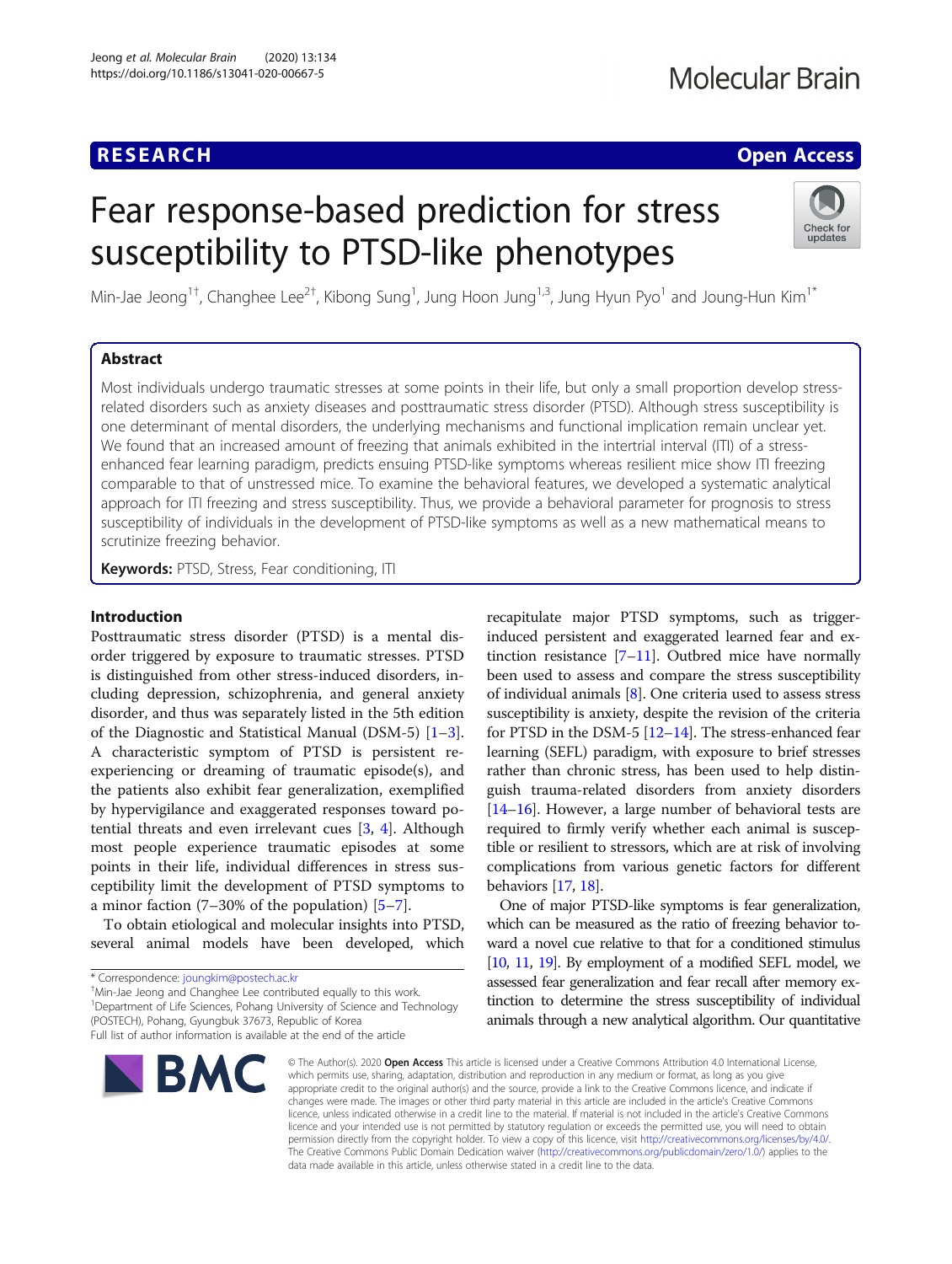analyses revealed that stress susceptibility highly concurs with and is predicted by the freezing responses that subject animals showed in the intertrial interval (ITI) during fear conditioning. Furthermore, the ITI freezing responses can forecast the occurrence of PTSD-like behaviors, which substantiates the causal involvement of stress susceptibility in the development of PTSD-like symptoms. Altogether, the ITI freezing responses can serve as a predictive parameter for individual susceptibility and as a result, make a new prognostic means for future development of PTSD-like symptoms.

# Materials and methods

# Subject animals

Male C57BL/6 J mice were housed under a 12-h light/ dark cycle with ad libitum access to food and water. All procedures for animal experiments were approved by the ethical review committee of POSTECH (Pohang University of Science & Technology), Korea, and performed in accordance with the relevant guidelines.

# Stress exposure

We turned to a modified behavioral protocol for acute traumatic stress, which had been originally developed for rats [[20\]](#page-7-0). In brief, the used stressor was a 1-h restraint stress (immobilization in a ventilated Plexiglas tube) along with 60 inescapable tail shocks (1 mA, 1 s) delivered at pseudorandom intervals of 30 to 90 s with a shock generator (SCITECH, South Korea).

The elevated plus maze (EPM) was used to measure anxiety levels 7 days after traumatic stress exposure. The maze composed of 4 perpendicular arms (50 cm in length, 10 cm in width) was raised 60 cm above the floor and. Two arms had black 30 cm-high walls, whereas the other two arms had no walls. Mice were placed in the center of the EPM, facing an open arm, and were allowed to explore the maze for 15 min. A video camera was placed directly above the maze to monitor mouse movement.

# Fear conditioning paradigm

One week after the stress exposure, mice underwent habituation for 5 min for 2 consecutive days in context A, which was one of two identical chambers  $(17.75 \text{ cm} \times$ 17.75 cm  $\times$  30.5 cm) constructed of aluminum and Plexiglas walls (Coulbourn Instruments, Holliston, MA) with metal stainless steel rod flooring that was attached to a shock generator (model H13–15; Coulbourn Instruments). A sound cue for the conditioned stimulus (CS) was generated by a digital amplifier (EH2020; Elechorn, South Korea). Fear generalization, extinction, and retrieval after extinction training were carried out in modified versions of the context. Smooth black plastic flooring and walls, aspen bedding, a mild peppermint scent, and a single house light were used as context B for fear generalization. For fear extinction, smooth white plastic flooring and walls, corncob bedding, 1% acetate scent, and a single house light were used as context C. Mice were videotaped with an infrared digital camera, mounted on top of each chamber, for subsequent behavioral analyses. The contexts were thoroughly cleaned between sessions with alcohol for habituation and fear conditioning sessions and with distilled water for fear generalization, fear extinction, and fear recall after extinction training.

24 h after the second habituation period, fear conditioning was conducted in context A. After an initial 2 min acclimation period, mice were presented with 4 CS-unconditioned stimulus (US) pairings with a 90 saverage pseudorandom ITI (range 60–120 s; Supplemental Fig. [1A](#page-6-0)). The CS was a 10 kHz, 30 s, 80 dB tone, and the US was a 0.5 s, 0.4 mA foot shock which was co-terminated with CS. 60 s after the last pairing, mice were returned to their home cages. Fear generalization test was conducted 24 h later in context B with no habituation. After an initial 3 min of acclimation to context B, mice were exposed to 3 presentations of a novel cue (2 kHz, 30 s, 80 dB tone) with a 90 s ITI. These were followed by 3 presentations of the CS (10 kHz tone, 30 s, 80 dB tone) with the same ITI. 24 h later, mice underwent fear extinction in context C. After 2 min of acclimation to context C, there were 30 presentations of the CS with a 5 s ITI. Testing of extinction memory was conducted 24 h later, in which mice were returned to context C, with three presentations of the CS (90 s ITI) 2 min after the start of the session.

# Behavioral analyses

Freezing behavior was assessed with FreezeFrame software (Coulbourn) using video recordings throughout all sessions. Freezing was defined as the absence of movement (except respiration) for more than 1 s. Freezing duration was converted into a percentage score  $(fz)$  for the entire experiment. The freezing level was measured every 10 s except during the extinction session, for which freezing was measured every 5 s (as the ITI was shorter than 10 s). Freezing data were analyzed relative to the cue presentation timing.

The generalization index was defined as the ratio of average freezing elicited by a novel cue to that triggered by the CS in the fear generalization session. For individual animals, the generalization index was defined as  $\sum_{i=1}^{N_{\text{trial}}} \left(\frac{fZ_i^{\text{novel}}}{fZ_i^{\text{CS}}}\right)$  $\frac{i=1}{1}$ where  $f_{z_i}^{\text{novel}}$  and  $f_{z_i}^{\text{CS}}$  are the percentages of freezing for the  $i^{\text{th}}$  tone trial in the testing session, and  $N_{\text{trial}}$  is the total

number of trials [[10](#page-7-0)].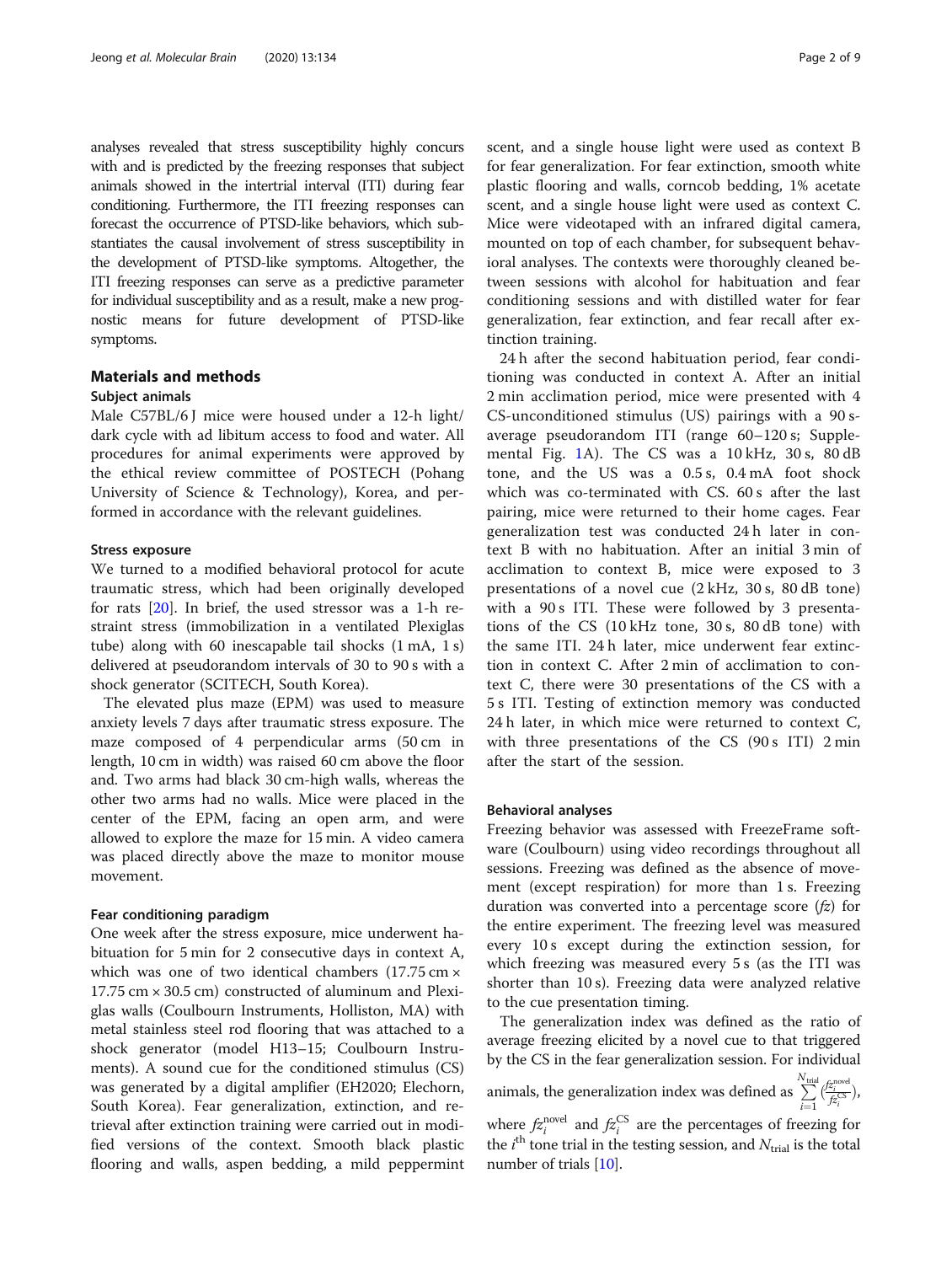# Modeling criteria for ITI freezing

ITI freezing data of susceptible and resilient mice were assumed to follow a normal distribution,  $N_{\text{resilient}} =$  $N(\mu_{\text{resilient}}, \sigma_{\text{resilient}})$  and  $N_{\text{susceptible}} = N(\mu_{\text{susceptible}}, \sigma_{\text{suscept}})$ tible), where  $\mu_{resilient} < \mu_{susceptible}$  (see Supplemental Fig. [1](#page-6-0)). To determine which group a given test data α belongs to, two probabilities were compared:  $P_1 = P(N_{\text{resilient}} < \alpha)$ and  $P_2 = P(N_{\text{susceptible}} > \alpha)$ . If  $P_1 < P_2$ ,  $\alpha$  belongs to the resilient group, and if  $P_1 > P_2$ ,  $\alpha$  belongs to the susceptible group. Thus, we defined the classification score function S as follows:

$$
S(\alpha) = P_1 - P_2 = P (N_{resilient} < \alpha) + P(N_{susceptible} < \alpha)
$$
 (1)

If the score function of α is positive  $[S(α) > 0]$ , then α belongs to the susceptible group; if  $S(\alpha)$  is < 0, then  $\alpha$ belongs to the resilient group.

# Data analysis

For K-means clustering of generalization indices and freezing levels, MATLAB was used with the following parameters: function, kmeans; distance, cityblock; replicates, 3000; options, opts. Receiver operating characteristic (ROC) curves were made for susceptible and resilient groups to evaluate the efficacy of our prediction method relative to K-means clustering.

Statistical analysis was performed using SPSS and GraphPad Prism 8. For correlation tests, the Pearson correlation test was used. R values are indicated in the legends of figures (see Supplemental Fig. [2](#page-7-0)). A Student's unpaired  $t$  test or nonparametric Mann–Whitney  $U$  test was used to compare two independent groups. For multiple comparisons, one-way analysis of variance (ANOVA) or two-way repeated measures ANOVA with Tukey's post hoc tests were utilized. All data are expressed as the means ± standard errors of the means (SEMs).  $P$  values of  $< 0.05$  were considered statistically significant.

# Results

# Behavioral consequences of exposure to traumatic stressors

We adopted a modified SEFL paradigm that combines a prior exposure to stress with auditory fear conditioning since this paradigm results in extinction resistance and models persistent re-experiencing of traumatic memories [\[9](#page-7-0), [16\]](#page-7-0). When electric shocks were first applied during restraint stress as the traumatic event, additional electric shocks during fear conditioning acted as reminders of the traumatic stress. Then, the animals were tested for PTSD-like phenotypes such as fear generalization and fear recall after extinction procedures

(Fig. [1a](#page-3-0)). In addition, the EPM was used to measure the anxiety levels of the mice.

Consistent with previous observation [\[7](#page-7-0), [21](#page-7-0)–[24\]](#page-8-0), the acute traumatic stress did not affect fear conditioning or extinction learning, leading to comparable freezing responses between stressed and unstressed mice (Fig. [1](#page-3-0)b and e). The stressed mice displayed enhanced freezing responses to both CS and novel cues (Fig. [1](#page-3-0)c). Interestingly, they exhibited generalized responses to cues and impaired retrieval of extinction memory compared to the responses of the unstressed mice (Fig. [1d](#page-3-0) and f). The traumatic stress also tended to increase anxiety levels (Fig. [1](#page-3-0)g), as stressed animals had fewer entries to the open arms, spent less time there, and displayed less mobility than control unstressed mice (Fig. [1](#page-3-0)g). However, those parameters for anxiety levels did not show any apparent correlation with generalization indices or fear recall after memory extinction in both unstressed and stressed mice (Supplemental Fig. [2](#page-7-0)), suggesting that stress-induced alteration of anxiety levels is indifferent to fear modulation per se, while traumatic stresses are likely to affect fear responses and anxiety levels.

# Animal classification with PTSD-like phenotypes

Fear generalization and impairments in extinction memory typically represent PTSD-like symptoms [[23](#page-7-0)–[25](#page-8-0)]. Initially, we attempted to categorize the stressed mice exhibiting generalization and extinction resistance via Kmeans clustering, an unsupervised learning algorithm with a vector quantization method (Fig. [2a](#page-4-0)). This clustering analysis revealed 3 groups of animals: animals showing higher indices for both assessments, regarded as susceptible ( $n = 23$  mice [29.11%]); animals showing lower indices for both, regarded as resilient ( $n = 25$  mice [31.65%]); and animals showing mixed indices, denoted as mixed  $(n = 31 [39.24\%])$  (Fig. [2b](#page-4-0) and c). Interestingly, 26 unstressed control mice had means and distributions of two parameters comparable to those of the resilient group of stressed mice but not those of the susceptible group (Fig. [2](#page-4-0)d).

Stressed animals, regardless of being either susceptible or resilient, and unstressed controls exhibited similar learning curves during fear conditioning (Fig. [3](#page-5-0)a). Notably, susceptible mice showed higher freezing responses to novel cues and generalization indices than resilient and control mice while the fear responses to CS was comparable between susceptible and resilient mice (Fig. [3b](#page-5-0) and c). Moreover, fear extinction training and the retrieval of extinction memory were significantly impaired in the susceptible group (Fig. [3](#page-5-0)d and e). Interestingly, anxiety behaviors were similar among all the groups (Fig. [3f](#page-5-0)), indicating that anxiety levels were not altered by susceptibility traits exhibited by mice after stress exposure.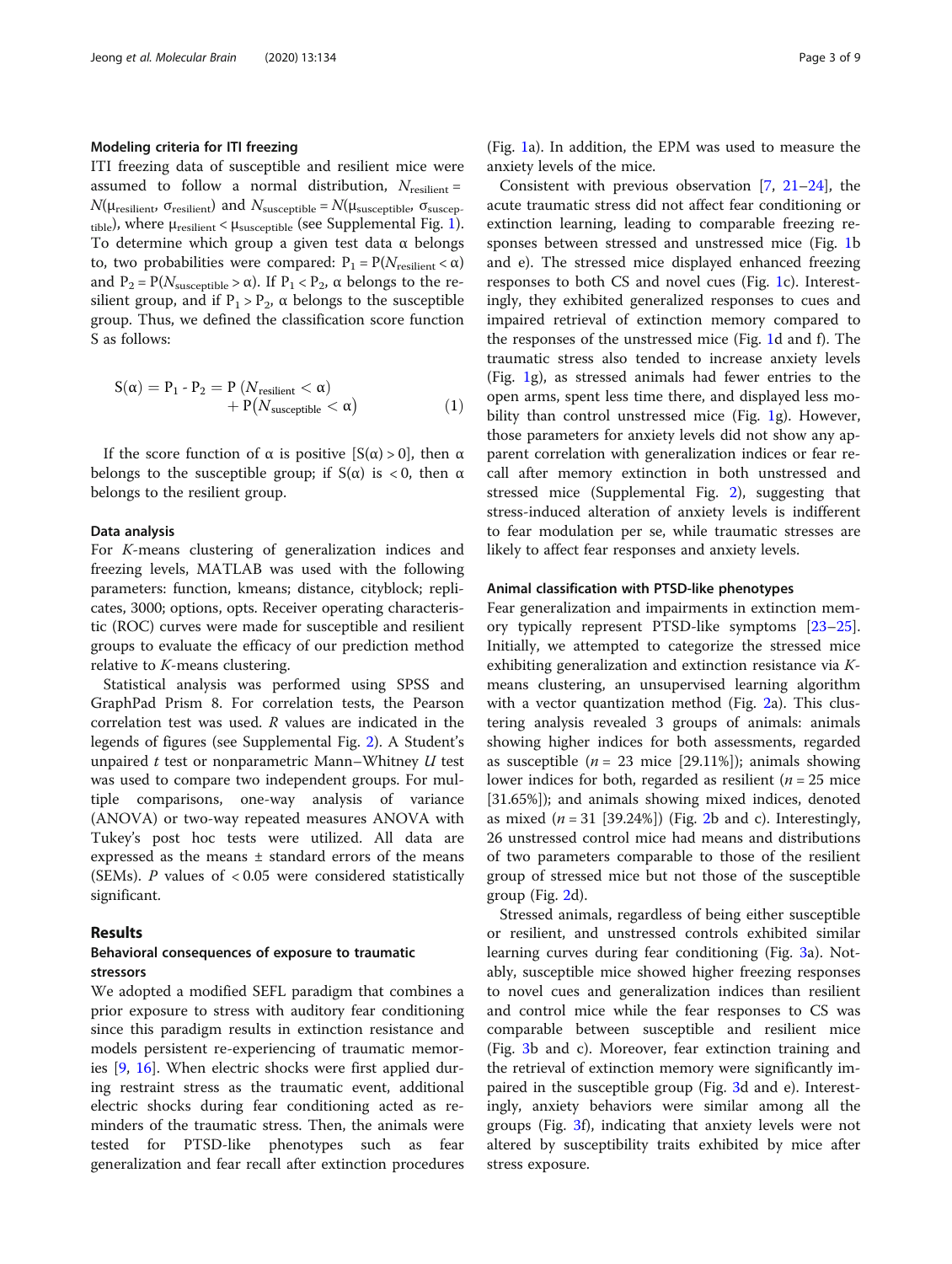<span id="page-3-0"></span>

# Increases in ITI freezing responses by susceptible mice

Because anxiety levels and fear learning in susceptible mice were not different from those of other groups (Fig. [3a](#page-5-0) and f), we sought to identify which behavioral features during fear conditioning could define or forecast the susceptibility traits observed after fear conditioning, i.e., in generalization and extinction resistance. A close examination of freezing responses indicated that susceptible mice spent more time freezing in the 60 s before and after CS presentation than resilient and unstressed control mice (Fig. [4](#page-5-0)a). We also observed an increase in freezing in the ITI by the susceptible animals (Fig. [4](#page-5-0)b). However, the differential freezing responses were masked between unstressed and stressed mice when resilient and susceptible mice were combined into one stressed group (Fig. [4C](#page-5-0)).

# Prediction model with ITI freezing for susceptibility traits

Given the strong association between ITI freezing and fear generalization/extinction resistance, we attempted to construct a model whereby we could predict the susceptibility of animals to PTSD-like symptoms by using the ITI freezing data. To this end, we set distribution areas for susceptible and resilient groups using the means and standard deviations of ITI freezing responses at each time point. Then, we calculated a classification score from ITI freezing data for each mouse (see Materials and Methods).

We reclassified 79 stressed mice using our prediction modeling criteria. According to the disease rate of PTSD in a human study [[5\]](#page-7-0), we also designated animals with classification scores in the top 30% as susceptible and those with scores in the bottom 30% as resilient. The susceptible group, categorized using prediction criteria for ITI freezing data, exhibited increased freezing responses to novel cues, enhanced generalization indices, and extinction resistance, while the animals displayed the similar freezing response to CS during generalization test compared with the predicted-resilient mice (Fig. [5a](#page-6-0)d). Note that a similar pattern of results was also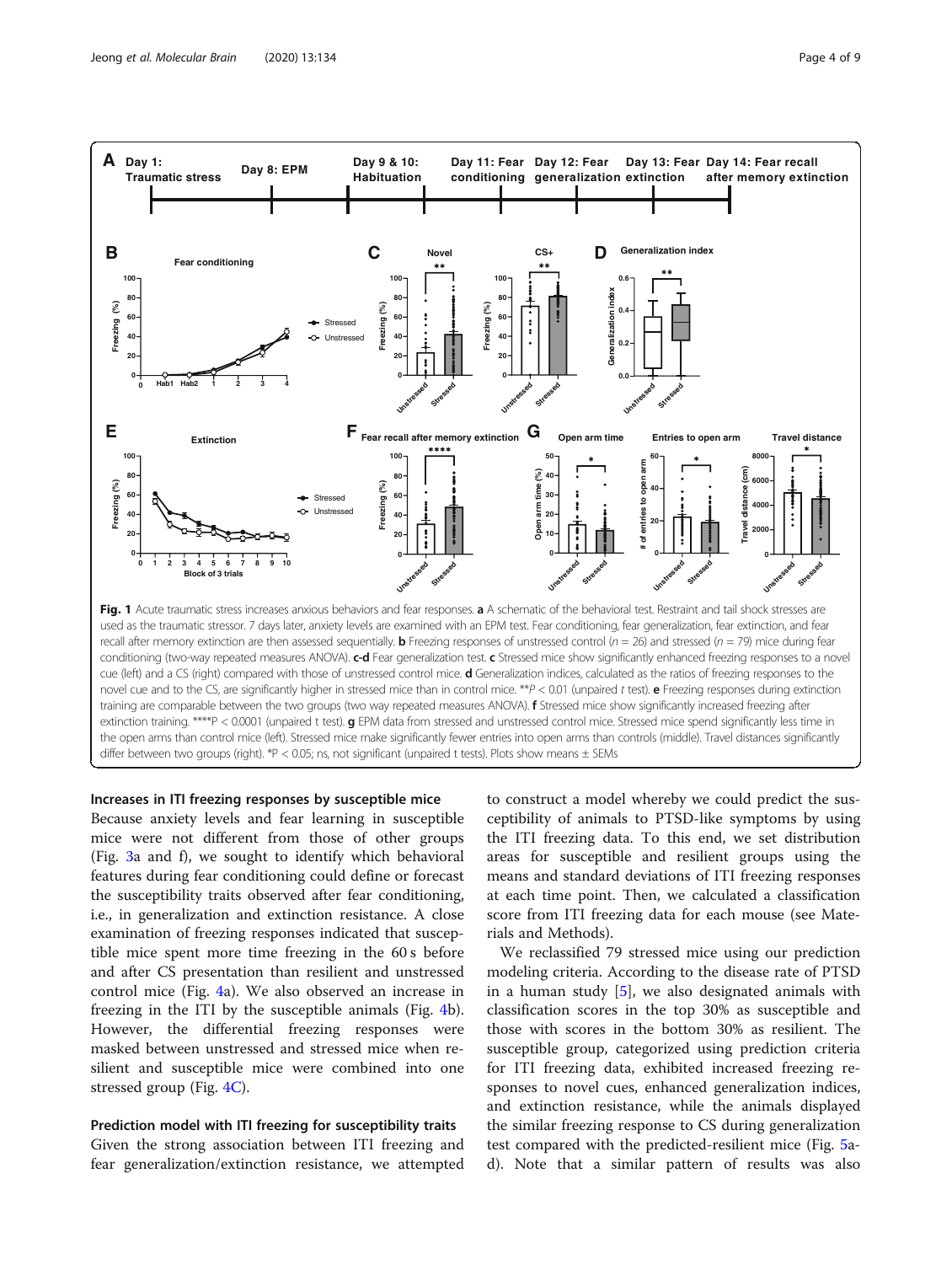<span id="page-4-0"></span>

mice (means  $\pm$  SEMs)

observed in Fig. [3](#page-5-0)b. We also used ROC curves for the susceptible and resilient groups (Fig. [5](#page-6-0)e) to further validate the efficacy of our prediction model. The areas under the curves (AUCs) for the predicted susceptible and resilient groups were 0.7950 and 0.7067, respectively, which indicated that the AUCs differed significantly from the random discrimination level  $(P < 0.0001$  and  $P < 0.01$ , respectively). Altogether, these data substantiated that our prediction method was reliable and sufficient to predict the stress susceptibility to PTSD-like phenotypes [\[26](#page-8-0), [27\]](#page-8-0).

# **Discussion**

We investigated whether an exposure to a traumatic stress results in specific behavioral alterations during fear conditioning in mice susceptible to PTSD-like phenotypes. This study provides several important insights into stress susceptibility: (1) acute traumatic stress results in anxious behaviors and enhanced fear responses; (2) stress-induced anxious behaviors are not coupled to altered fear responses; and (3) freezing in the ITI during fear conditioning predicts stress susceptibility to PTSDlike phenotypes.

As individuals with PTSD often suffer from comorbid mood and anxiety disorders [[3](#page-7-0)], further revisions for separate PTSD diagnoses are suggested for the next DSM [\[28](#page-8-0)]. Furthermore, it remains inconclusive whether anxiety tests are an appropriate measure for PTSD [\[29](#page-8-0)]. While fear and anxiety share certain neuronal components and modules for their establishment and regulation, they rely on separate neural circuits and mechanisms [\[30\]](#page-8-0). Accordingly, the anxiety and fear symptoms in PTSD patients arise differentially and are independently controlled [[31,](#page-8-0) [32\]](#page-8-0). Although traumatic stress can induce both anxious behaviors and enhanced fear responses, we did not observe any significant correlation between stress-induced anxious behaviors and PTSD-like phenotypes, such as fear generalization and neither extinction resistance (Supplemental Fig. [2](#page-7-0)). This observation suggests that stress-induced anxious behaviors are not a prerequisite for the manifestation of stress-induced PTSD-like phenotypes, whereas these parallel behaviors interact and modulate each other.

24 h after fear conditioning, resilient and susceptible mice revealed no difference in the responses to the CS during the fear generalization test (Figs. [3b](#page-5-0) and [5a\)](#page-6-0). This finding indicates that susceptible and resilient mice have comparable fear memory formation and retrieval. Despite the similarity, however, resilient mice exhibited significantly reduced fear generalization with decreased freezing during fear extinction and fear recall after memory extinction. Taken together, these data support the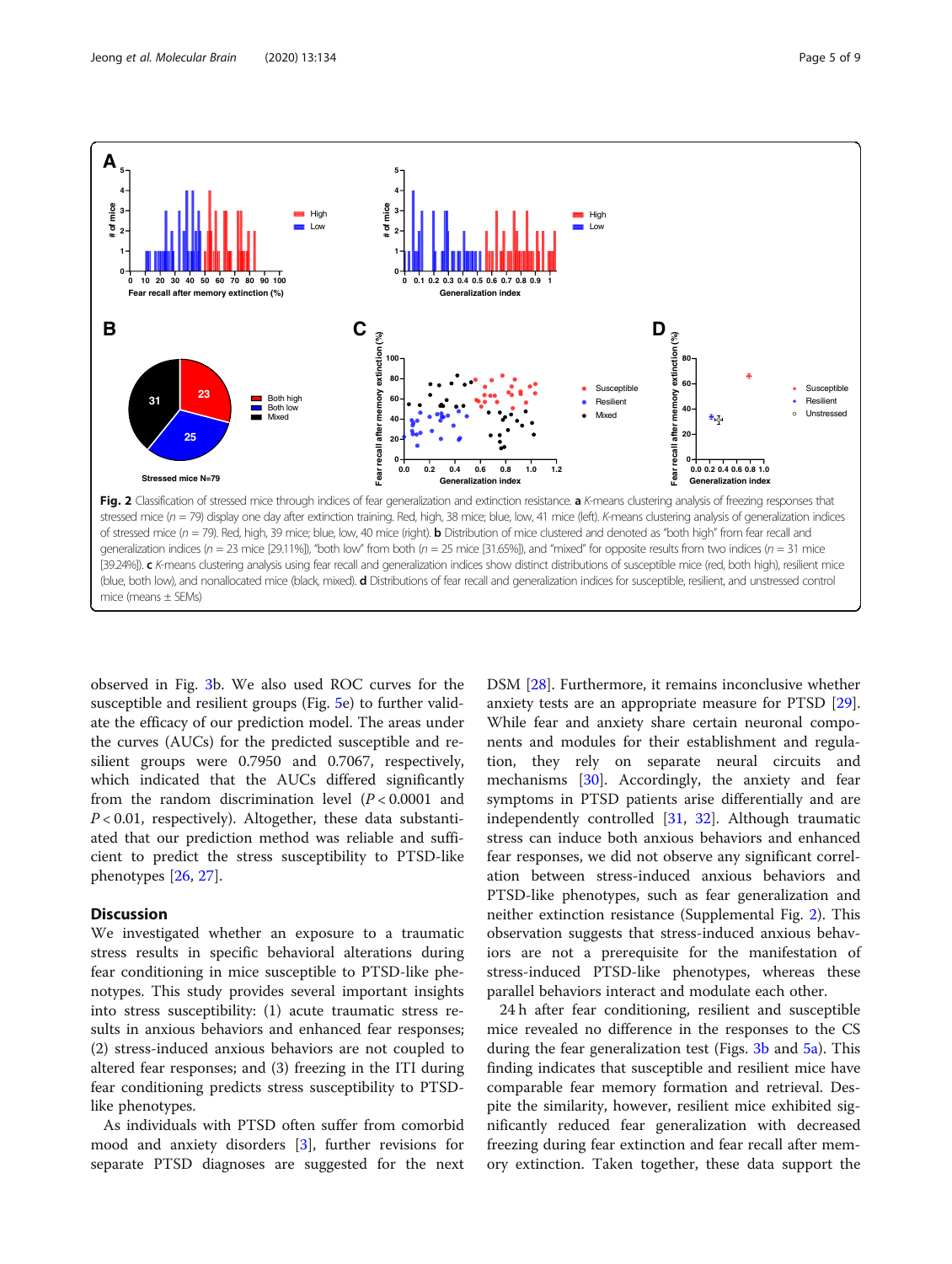<span id="page-5-0"></span>

idea that the reduced PTSD phenomena in resilient mice specifically results from their capability to overcome the effects of traumatic stresses, but would not be attributable to differences in how the stress was experienced, how the stress memory was formed, or in the ability to retrieve the stress memory [[33,](#page-8-0) [34\]](#page-8-0).

We propose a new analysis algorithm in which freezing data taken from the ITI during fear conditioning can be used to predict the stress susceptibility of subject animals to PTSD-like phenotypes. In fact, the ITI may play critical roles for several types of memories [\[35](#page-8-0)–[37\]](#page-8-0). For instance, the duration of the ITI in the training



Fig. 4 Stress exposure results in increased freezing in the ITI during fear conditioning only in susceptible mice. a Susceptible mice exhibit enhanced freezing 60 s before and 60 s after CS presentation compared with that by unstressed and resilient mice. Those data are mean values of freezing responses from 4 trials of 60 s before and 60 s after CS-US pairing. US was presented and co-terminated with CS. \*\*\*\*P < 0.0001,  $\frac{\text{mmup}}{F}$  / 0.0001, (two-way repeated measures ANOVA, Tukey's test). **b** Susceptible mice exhibit increased freezing responses compared with those by unstressed and resilient mice in the ITI. \*\*\*P < 0.001,  $^{\# \# P}$  < 0.001 (two-way repeated measures ANOVA, Tukey's test). c Stressed mice exhibit comparable freezing responses in ITI to those by unstressed control mice. ns, not significant (two-way repeated measures ANOVA). Plots show means ± SEMs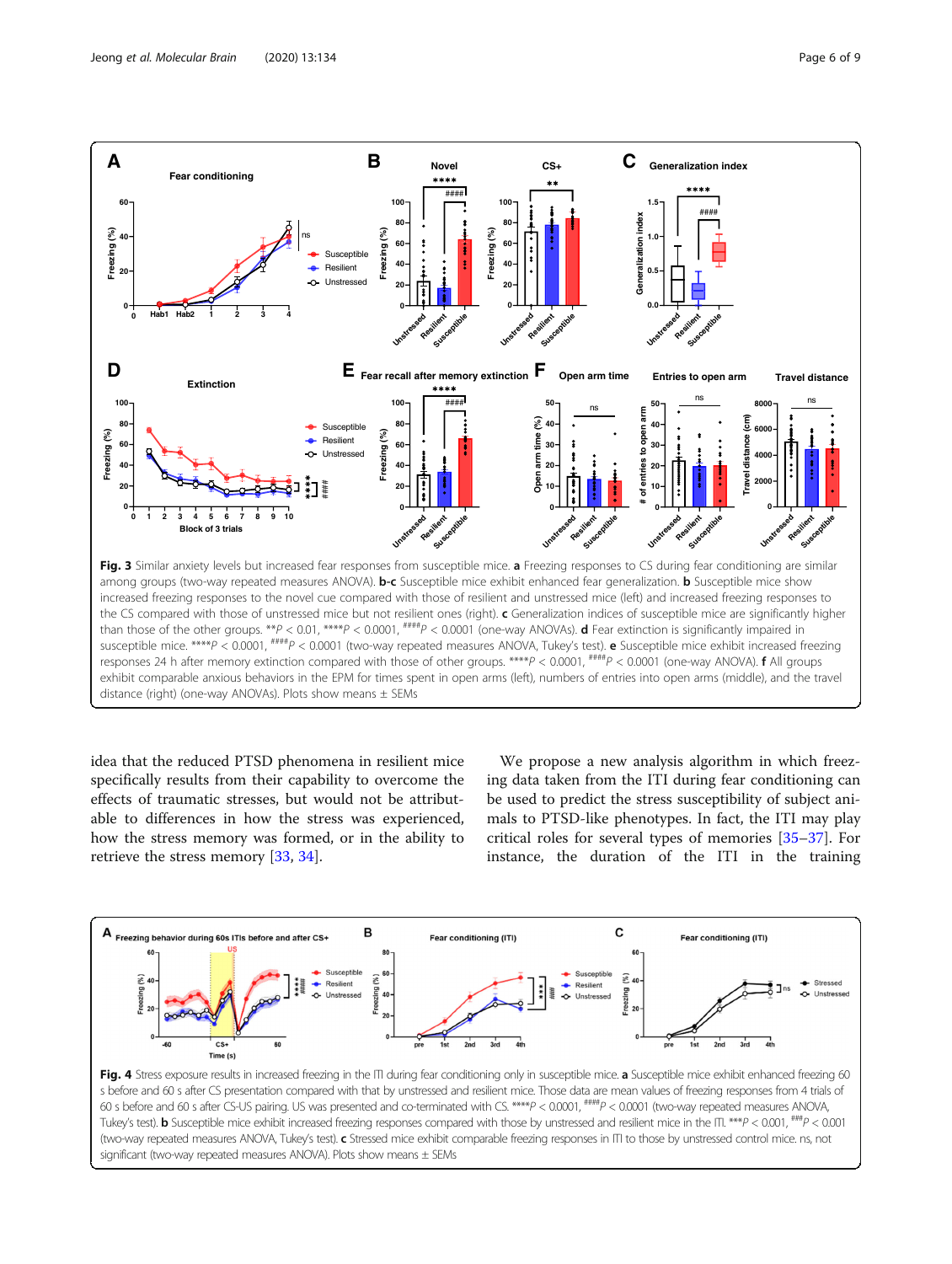<span id="page-6-0"></span>

procedure is inversely related to short-term memory recall [[38\]](#page-8-0). A shorter ITI improves the learning performance of autistic children [[39\]](#page-8-0), but a longer ITI promotes a better performance for Pavlovian feature discriminations [\[40\]](#page-8-0). The ITI duration may also intervene in memory extinction, as subjects who received variable ITIs reinstated fear memory better than those receiving a fixed ITI [[37\]](#page-8-0). Despite the potential importance of the ITI, only behavioral features of the conditioned/unconditioned responses to stimuli have been examined, while those that occur during the ITIs have been largely ignored thus far. This is likely due to the lack of predictive attributes of ITI freezing displayed by unstressed animals. Here, our behavioral data indicate that ITI freezing is a valuable and prognostic parameter for stress susceptibility of animals exposed to traumatic stress.

The present studies highlight a potentially important role of ITI freezing by stressed mice in predicting their stress susceptibility. While it is unknown how ITI

freezing represents stress susceptibility to PTSD-like phenomena, epigenetic processes such as DNA methylation, histone modification, and microRNAs may be involved, as previously surmised  $[41, 42]$  $[41, 42]$  $[41, 42]$  $[41, 42]$  $[41, 42]$ . Mechanisms by which ITI freezing defines stress susceptibility to PTSD merit further investigation.

# Supplementary information

Supplementary information accompanies this paper at [https://doi.org/10.](https://doi.org/10.1186/s13041-020-00667-5) [1186/s13041-020-00667-5](https://doi.org/10.1186/s13041-020-00667-5).

Additional file 1: Supplemental Fig. 1. ITI freezing as a criterion for prediction of stress susceptibility. (A) A behavioral timeline. After an initial 120 s acclimation period, mice were subjected to 4 trials of tone CS. CS were co-terminated with a foot shock. Each CS lasted for 30 s, and was presented in pseudorandom order with a 90 s ITI (range 60–120 s). (B) Distributions of ITI freezing data from susceptible (red) and resilient (blue) mice. Distributions of freezing data during the 1st ITI (top left): resilient,  $μ = 2.1403$ , σ = 3.587; susceptible,  $μ = 13.3774$ , σ = 16.6243; green, 4.4324 where normalized  $Z1 = Z2$ . Distributions of freezing data during the 2nd ITI (top right): resilient, μ = 16.7149, σ = 18.3964; susceptible, = 35.7977,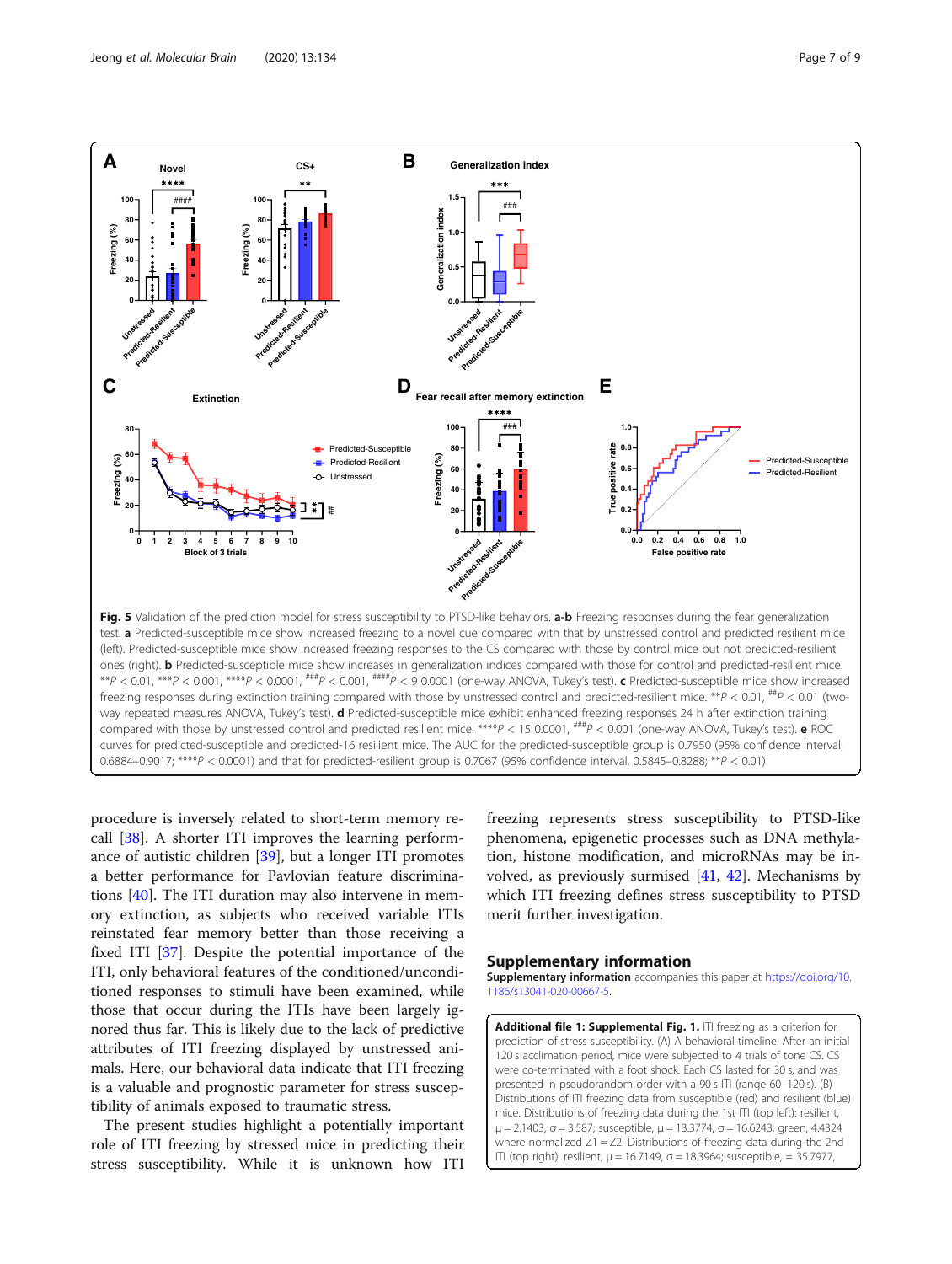<span id="page-7-0"></span> $\sigma$  = 21.6703; green, 25.606, where normalized Z1 = Z2. Distributions of freezing data during the 3th ITI (bottom left): resilient,  $\mu$  = 36.0558,  $\sigma$  = 24.4761; susceptible,  $μ = 50.4523$ ,  $σ = 24.1190$ ; green, 43.1805, where normalized Z1 = Z2. Distributions of freezing data during the 4th ITI (bottom right): resilient,  $μ = 26.6585$ ,  $σ = 16.1910$ ; susceptible,  $μ = 54.9368$ ,  $σ =$ 22.3665; green, 38.6686, where normalized  $Z1 = Z2$ . (C) Criterion for categorization of mice into susceptible and resilient groups. Black line is the criterion that connects the green points in panels B. Plots show means + SFMs

Additional file 2: Supplemental Fig. 2. Anxious behaviors do not correlate with occurrence of PTSD-like phenotypes. (A) Anxiety levels of stressed mice do not correlate with PTSD-like behaviors. Neither the amount of time that stressed mice spent in the open arms of the EPM (top left, Pearson correlations,  $R = -0.03426$ ) nor the number of entries that stressed mice made into open arms (bottom left,  $R = -0.01298$ ) correlated with the fear generalization indices. Neither the amount of time that stressed mice spent in the open arms of the EPM (top right,  $R = -$ 0.01298) nor the number of entries that stressed mice made into open arms (bottom right,  $R = 0.06744$ ) correlated with freezing responses 24 h after memory extinction. (B) Anxiety levels of unstressed control mice do not correlate with PTSD-like behaviors. Neither the amount of time that control mice spent in the open arms of the EPM (top left,  $R = -0.09436$ ) nor the number of entries that control mice made into open arms (bottom left,  $R = 0.09593$ ) correlated with the fear generalization indices. Neither the amount of time that control mice spent in the open arms of the EPM (top right,  $R = -0.2067$ ) nor the number of entries that stressed mice made into open arms (bottom right,  $R = 0.09174$ ) correlated with freezing responses 24 h after memory extinction.

# Abbreviations

PTSD: posttraumatic stress disorder; SEFL: stress-enhanced fear learning; DSM: Diagnostic and Statistical Manual; ITI: intertrial interval; CS: conditioned stimulus; US: unconditioned stimulus; EPM: elevated plus maze; ANOVA: analysis of variance; SEM: standard error of the mean; ROC: receiver operating characteristic; AUC: area under the curve

## Authors' contributions

Author contributions: M.-J.J and J.-H.K conceived the project. M.-J.J and J.-H.K designed and coordinated the experiments. M.-J.J, J.H.J, K.-B.S and J.-H.P performed acquisition and analysis of behavioral data. C. L designed the classification score. M.-J.J, C. L and J.H.J wrote this manuscript. J.-H.K and J.H.J revised this manuscript. The author(s) read and approved the final manuscript.

### Funding

This work was supported by the National Research Foundation of Korea (NRF) (2018R1A3B1052079 and 2018M3C7A1024152).

# Availability of data and materials

All data generated or analyzed during this study are included in this published article.

### Ethics approval and consent to participate

All procedures for animal experiments were approved by the ethical review committee of POSTECH (Pohang University of Science & Technology), Korea, and were performed in accordance with the relevant guidelines.

# Consent for publication

Not applicable.

### Competing interests

The authors declare that they have no competing interests.

#### Author details

<sup>1</sup>Department of Life Sciences, Pohang University of Science and Technology (POSTECH), Pohang, Gyungbuk 37673, Republic of Korea. <sup>2</sup>Department of Mathematics, Pohang University of Science and Technology (POSTECH), Pohang, Gyungbuk 37673, Republic of Korea. <sup>3</sup>Program in Neurosciences and Mental Health, Hospital for Sick Children, Toronto, Ontario, Canada.

# References

- 1. Alyssa Boasso, Maria Steenkamp, William Nash, Jonathan Larson BL. The relationship between course of PTSD symptoms in deployed U.S. Marines and degree of combat exposure. J Trauma Stress. 2015;28:73–8.
- 2. Delahanty DL, Raimonde AJ, Spoonster E, Cullado M. Injury severity, prior trauma history, urinary cortisol levels, and acute PTSD in motor vehicle accident victims. J Anxiety Disord. 2003;17:149–64.
- 3. American Psychiatric Association. Diagnostic and Statistical Manual of Mental Disorders, Fifth Edition. Washington, DC: Am Psychiatr Assoc; 2013.
- 4. Siegmund A, Wotjak CT. Toward an animal model of posttraumatic stress disorder. Ann N Y Acad Sci. 2006;1071:324–34.
- 5. Kessler RC, Sonnega A, Bromet E, Hughes M, Nelson SB. Posttraumatic stress disorder in the national comorbidity survey. Arch Gen Psychiatry Psychiatry. 1995;52:1048–60.
- Kessler RC, Wai TC, Demler O, Walters EE. Prevalence, severity, and comorbidity of 12-month DSM-IV disorders in the National Comorbidity Survey Replication. Arch Gen Psychiatry. 2005;62:617–27.
- 7. Maren S, Holmes A. Stress and fear extinction. Neuropsychopharmacol. 2016;41:58–79.
- 8. Goswami S, Rodríguez-Sierra O, Cascardi M, Paré D. Animal models of posttraumatic stress disorder: face validity. Front Neurosci. 2013;7:1–14.
- Sillivan SE, Joseph NF, Jamieson S, King ML, Chévere-Torres I, Fuentes I, et al. Susceptibility and resilience to posttraumatic stress disorder–like behaviors in inbred mice. Biol Psychiatry. 2017;82:924–33.
- 10. Ghosh S, Chattarji S. Neuronal encoding of the switch from specific to generalized fear. Nat Neurosci. 2015;18:112–20.
- 11. Kaouane N, Porte Y, Vallee M, Brayda-Bruno L, Mons N, Calandreau L, et al. Glucocorticoids can induce PTSD-like memory impairments in mice. Science. 2012;335:1510–3.
- 12. Sun J, Lu Y, Yang J, Song Z, Lu W, Wang JH. mRNA and microRNA Profiles in the Amygdala Are Relevant to Susceptibility and Resilience to Psychological Stress Induced in Mice. J Mol Neurosci. 2020;1–26.
- 13. Skórzewska A, Lehner M, Wisłowska-Stanek A, Turzyńska D, Sobolewska A, Krząścik P, Szyndler J, Maciejak P, Chmielewska N, Kołosowska K, Płaźnik A. Individual susceptibility or resistance to posttraumatic stress disorder-like behaviours. Behav Brain Res. 2020;386:1–14.
- 14. Blouin AM, Sillivan SE, Joseph NF, Miller CA. The potential of epigenetics in stress-enhanced fear learning models of PTSD. Learn Mem. 2016;23:576–86.
- 15. Rajbhandari AK, Gonzalez ST, Fanselow MS. Stress-enhanced fear learning, a robust rodent model of post-traumatic stress disorder. J Vis Exp. 2018;140:1– 7.
- 16. Rau V, DeCola JP, Fanselow MS. Stress-induced enhancement of fear learning: an animal model of posttraumatic stress disorder. Neurosci Biobehav Rev. 2005;29:1207–23.
- 17. Haramati S, Navon I, Issler O, Ezra-Nevo G, Gil S, Zwang R, et al. MicroRNA as repressors of stress-induced anxiety: the case of amygdalar miR-34. J Neurosci. 2011;31:14191–203.
- 18. Lebow M, Neufeld-Cohen A, Kuperman Y, Tsoory M, Gil S, Chen A. Susceptibility to PTSD-like behavior is mediated by corticotropin-releasing factor receptor type 2 levels in the bed nucleus of the stria terminalis. J Neurosci. 2012;32:6906–16.
- 19. Bin KO, Lee JH, Kim HJ, Lee S, Lee S, Jeong MJ, et al. Dopamine Regulation of Amygdala Inhibitory Circuits for Expression of Learned Fear. Neuron. 2015;88:378–89.
- 20. Jia M, Meng F, Smerin SE, Xing G, Zhang L, Su DM, et al. Biomarkers in an animal model for revealing neural, hematologic, and behavioral correlates of PTSD. J Vis Exp. 2012:1–10.
- 21. Wang SC, Lin CC, Chen CC, Tzeng NS, Liu YP. Effects of oxytocin on fear memory and neuroinflammation in a rodent model of posttraumatic stress disorder. Int J Mol Sci. 2018;19:1–15.
- 22. Blume SR, Padival M, Urban JH, Rosenkranz JA. Disruptive effects of repeated stress on basolateral amygdala neurons and fear behavior across the estrous cycle in rats. Sci Rep. 2019;9:1–18.
- 23. Knox D, George SA, Fitzpatrick CJ, Rabinak CA, Maren S, Liberzon I. Single prolonged stress disrupts retention of extinguished fear in rats. Learn Mem. 2012;19:43–9.